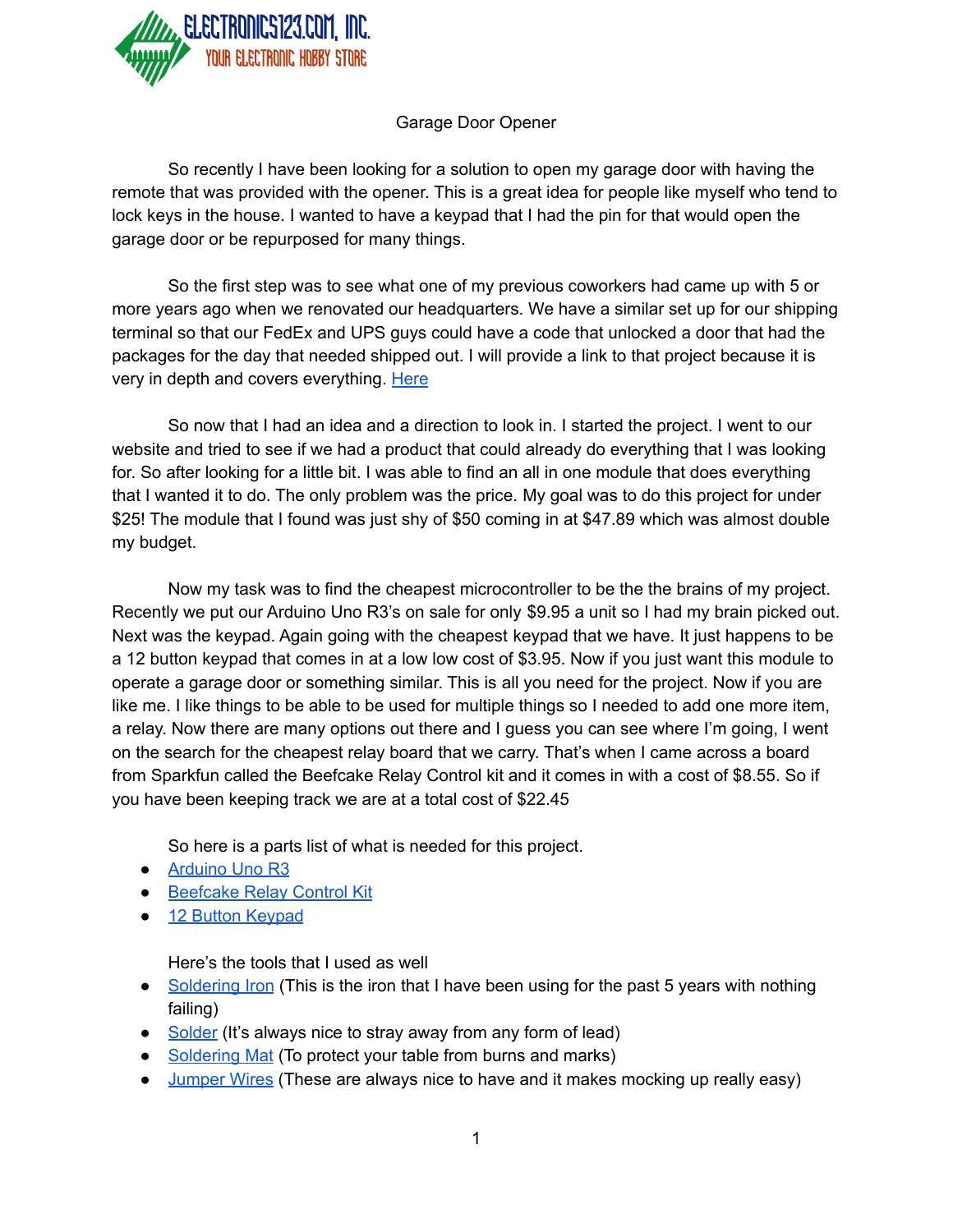

Now that we have a parts list and all the tools that are needed ready. We can start with putting the [Beefcake](http://www.electronics123.com/shop/product/kit-13815-sparkfun-beefcake-relay-control-kit-8323) Relay Control Kit. This is a pretty straightforward assembly. This kit comes with no instructions on assembly but with only 9 items in total needed to be soldered down, there is little to no confusion with the components and where they go. I didn't take any pictures of this because it took around a minute or two to solder it together and before I knew it, it was done. I will include a link to an article that Sparkfun put together about the assembly of this module. [Here](http://www.electronics123.net/amazon/datasheet/Building%20The%20Beefcake%20Relay%20Control.pdf)

Okay, now that all the modules that need put together are done, we can start with the construction of the "Garage Door Opener" This is just proof of concept so I will not be showing the full assemble with the full length wires ran but just short lengths of wire so that you can see how the module works. You can customize the actual length of the wires to meet your needs. I soldered the jumper wires to keypad to make testing easy as seen in the picture below and I also included a picture diagram to make it easier to follow as well.

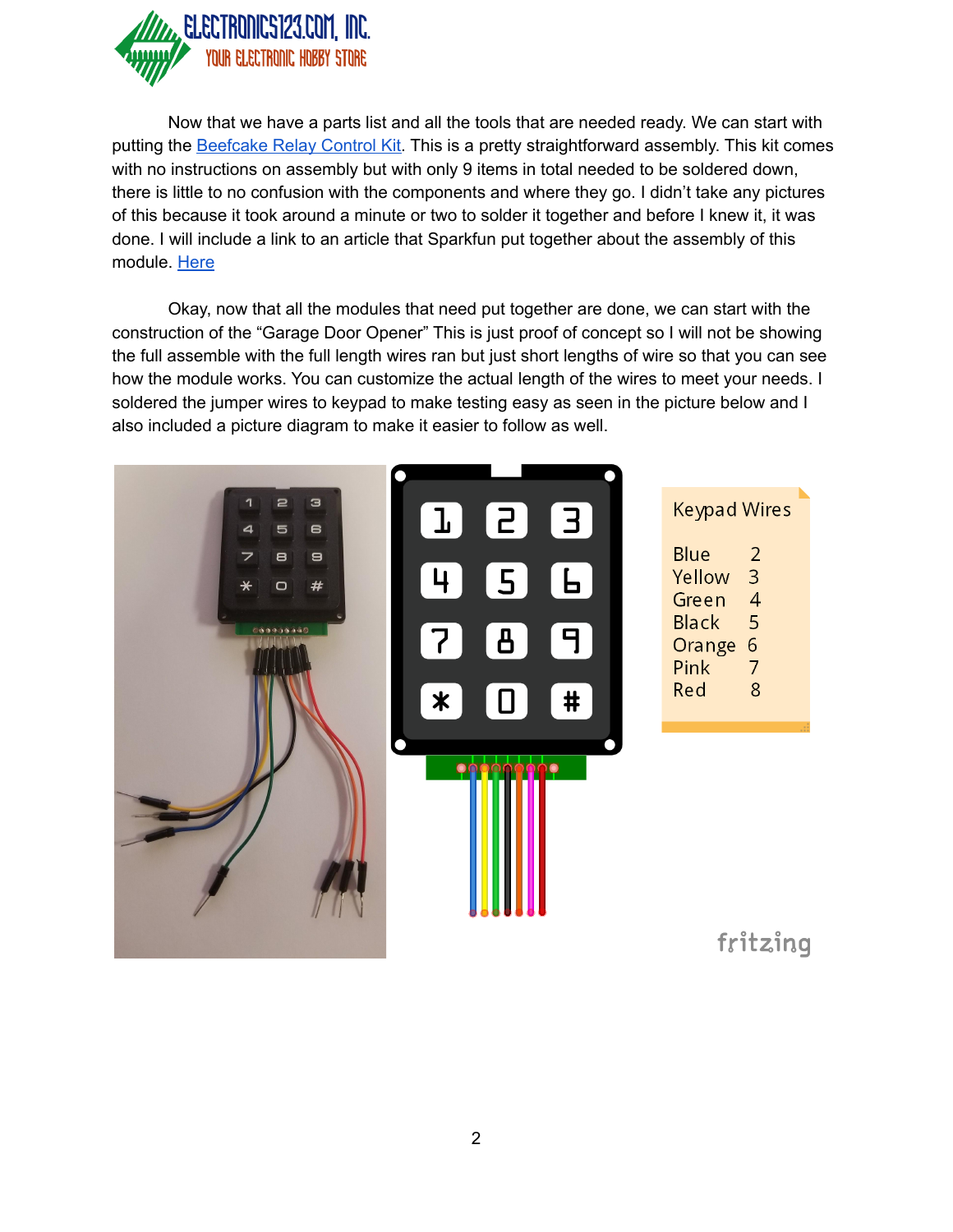

This is where some fun things come into play. Since there are so many different variants of keypads, you have to use the schematic of the keypad that you are using to determine the pinout of the board. If you are using the one that I linked above. I have done all the fun work for you. Here is a table that shows which pin on the keypad corresponds with which pin on the Arduino.

| Keypad         | Arduino        |
|----------------|----------------|
| 1              | na             |
| $\overline{2}$ | 4              |
| 3              | 9              |
| 4              | 5              |
| 5              | 6              |
| 6              | 3              |
| $\overline{7}$ | $\overline{7}$ |
| 8              | 8              |
| 9              | na             |

Hopefully the above table is able to help you with this hookup procedure to connecting the keypad to the Arduino. Below I will attach a picture diagram that I created to go along with this project.

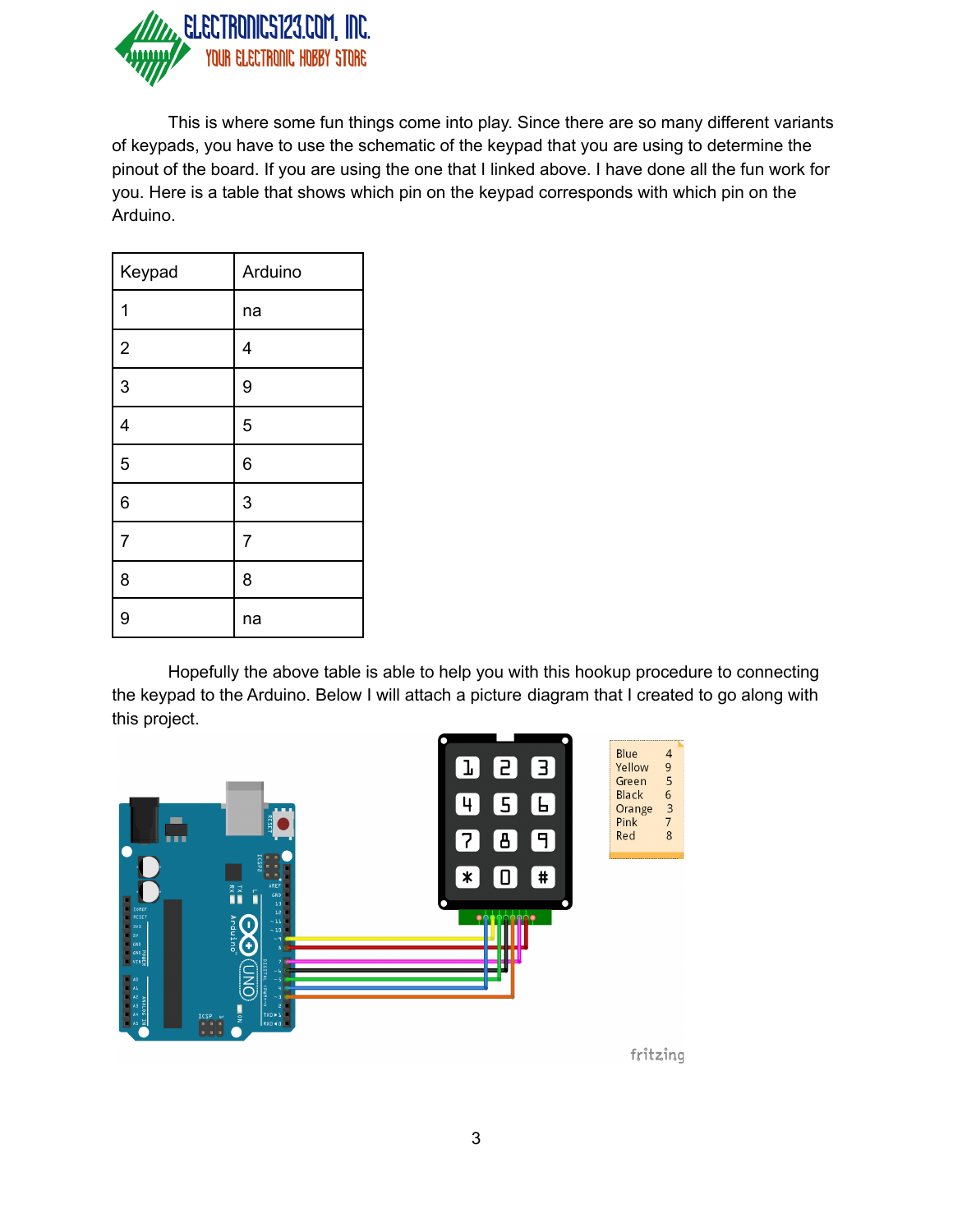

Once you have your keypad hooked up to your Arduino you can start with some code to test the keypad and make sure that everything is working how it should be. What you will need to do is open the Arduino IDE so that you can upload your code to the Arduino. If you don't have the Arduino IDE you can click this link [Here](https://www.arduino.cc/download_handler.php?f=/arduino-1.8.5-windows.exe) to download it. Once you get the IDE up and running you can start with plugging your Arduino into your computer and making sure that it recognizes the board. Here is the first batch of code that you will be using.

```
#include <Keypad.h> //Here is a link to the library
const byte ROWS = 4;
const byte COLS = 3;
char keys[ROWS][COLS] = {
 {'1', '2', '3'},
 {'4', '5', '6'},
 {'7', '8', '9'},
 \{{**}, '0', '#'\}
};
byte rowPins[ROWS] = \{9, 8, 7, 6\};
byte colPins[COLS] = \{5, 4, 3\};Keypad customKeypad = Keypad(makeKeymap(keys), rowPins, colPins, ROWS,
COLS);
void setup(){
 Serial.begin(9600);
}
void loop(){
 char customKey = customKeypad.getKey();
 if (customKey){
  Serial.println(customKey);
 }
}
```
With this above code you will be able to test the keypad through the serial monitor that is built into the Arduino IDE. This is a very basic code that can be changed to your exact keypad very easily. Once this code is uploaded to your device and you run the serial monitor, when you press a key on the keypad, it should appear in the serial monitor log. Make sure to press all the keys to make sure that all the numbers and symbols appear correctly.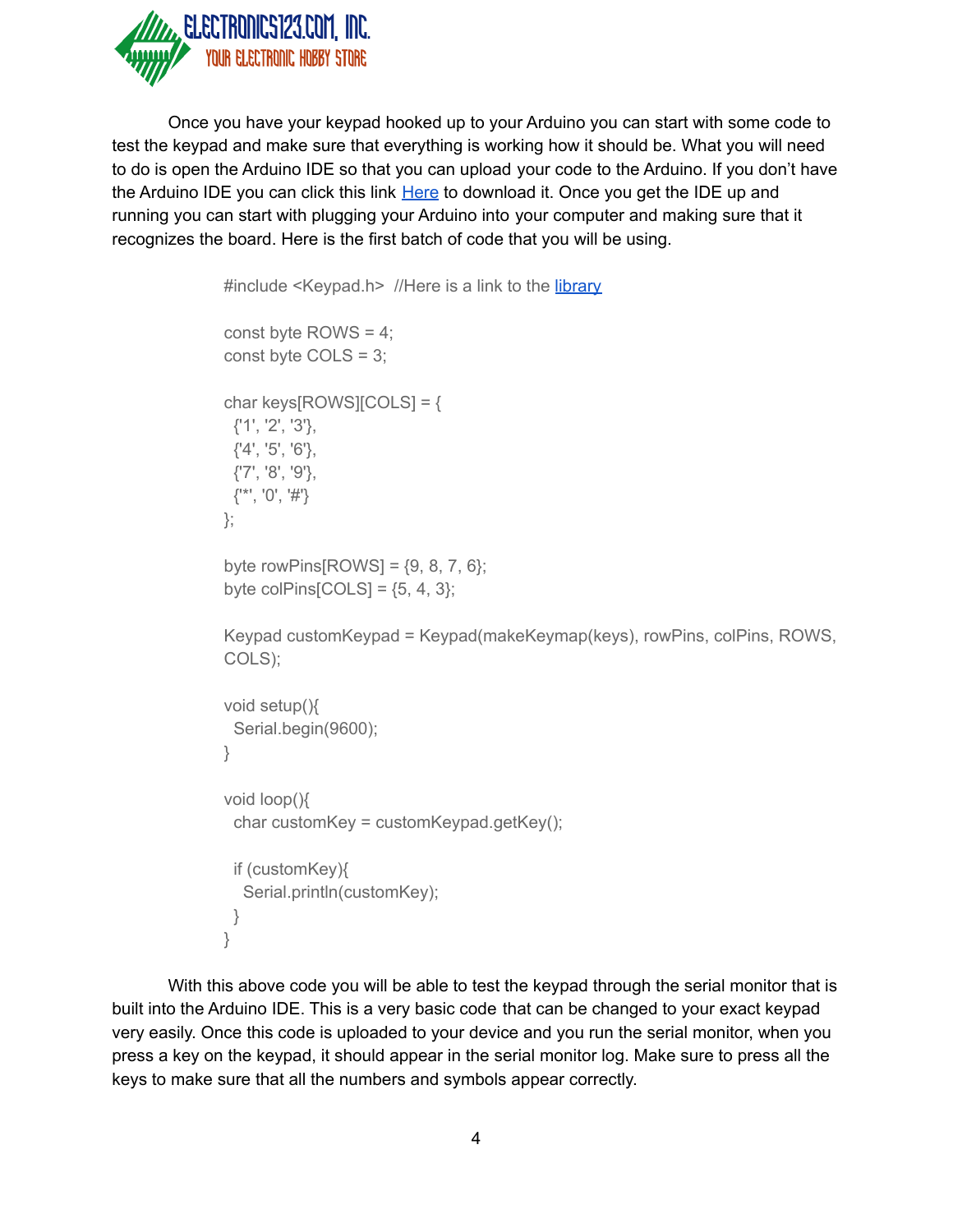

This is what you should see in the serial monitor log if the keypad and code is done correctly.

| 00 COM9 (Arduino Uno)                       | $\Box$                                 | $\times$    |
|---------------------------------------------|----------------------------------------|-------------|
|                                             |                                        | Send        |
| $\vert$ 1                                   |                                        |             |
|                                             |                                        |             |
| 2<br>3<br>4<br>5<br>6<br>7<br>8<br>9        |                                        |             |
|                                             |                                        |             |
|                                             |                                        |             |
|                                             |                                        |             |
|                                             |                                        |             |
|                                             |                                        |             |
| $\vert x \vert$                             |                                        |             |
|                                             |                                        |             |
| $\begin{bmatrix} 0 \\ 0 \\ 0 \end{bmatrix}$ |                                        |             |
|                                             |                                        |             |
|                                             |                                        |             |
|                                             |                                        |             |
|                                             |                                        |             |
|                                             |                                        |             |
|                                             |                                        |             |
|                                             |                                        |             |
| $\sqrt{\phantom{a}}$ Autoscroll             | Carriage return $\sqrt{}$<br>9600 baud | $\check{~}$ |

Now that we know that the keypad functions properly we can move on to the next step in this project. The next thing that we need to do is add the relay board to this set up. I will attach a diagram below showing how it should all be connected.



fritzing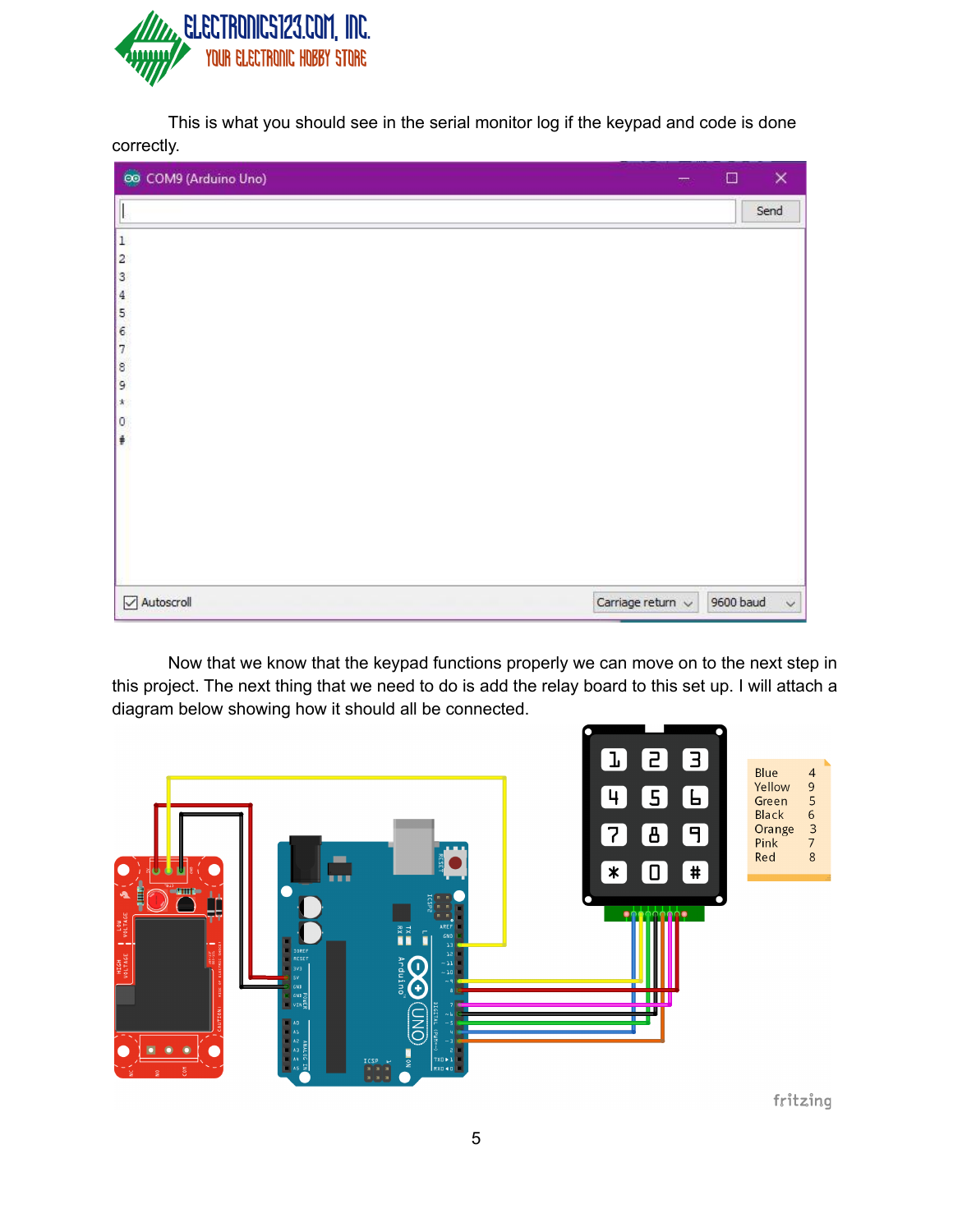

The relay board that I picked needs 3 connections to operate correctly. One to 5 volt power, one to ground, and the final to the pin that you choose to activate the relay. In my case, I chose 13 because of the on board LED on the Arduino using the same pin so it allows for easy testing. Now you get to see the final code that will be uploaded onto the module.

```
#include <Keypad.h> //Here is a link to the library
http://playground.arduino.cc/code/Keypad
char* secretCode ="9876#"; //First Secret Pin
char* secretCode1 ="1234#"; //Second Secret Pin
int position = 0;
const byte ROWS = 4; //Set this to the amount of rows on the pinpad
const byte COLS = 3; //Set this to the amount of columns on the pinpad
char keys[ROWS][COLS] = {
 {'1', '2', '3'}, //Defines the layout of the pinpad that is being used
 {'4', '5', '6'}, //Edit this to the layout of your pinpad
 {'7', '8', '9'},
 \{{**}, '0', '#'\}
};
byte rowPins[ROWS] = \{9, 8, 7, 6\}; //Defines which pins on the arduino go with
what button on the pinpad
byte colPins[COLS] = \{5, 4, 3\}; //Use the pinpads schematic to find this out
Keypad keypad = Keypad(makeKeymap(keys), rowPins, colPins, ROWS,
COLS);
int greenPin = 13; \frac{1}{S} //Sets Pin 13 as the trigger for the relay
int redPin = 12; //Used as a debug to make sure that the module is
ready for use
void setup()
{
 pinMode(redPin, OUTPUT); //This sets the pins as outputs on the arduino
 pinMode(greenPin, OUTPUT);
 setLocked(true);
}
void loop()
{
```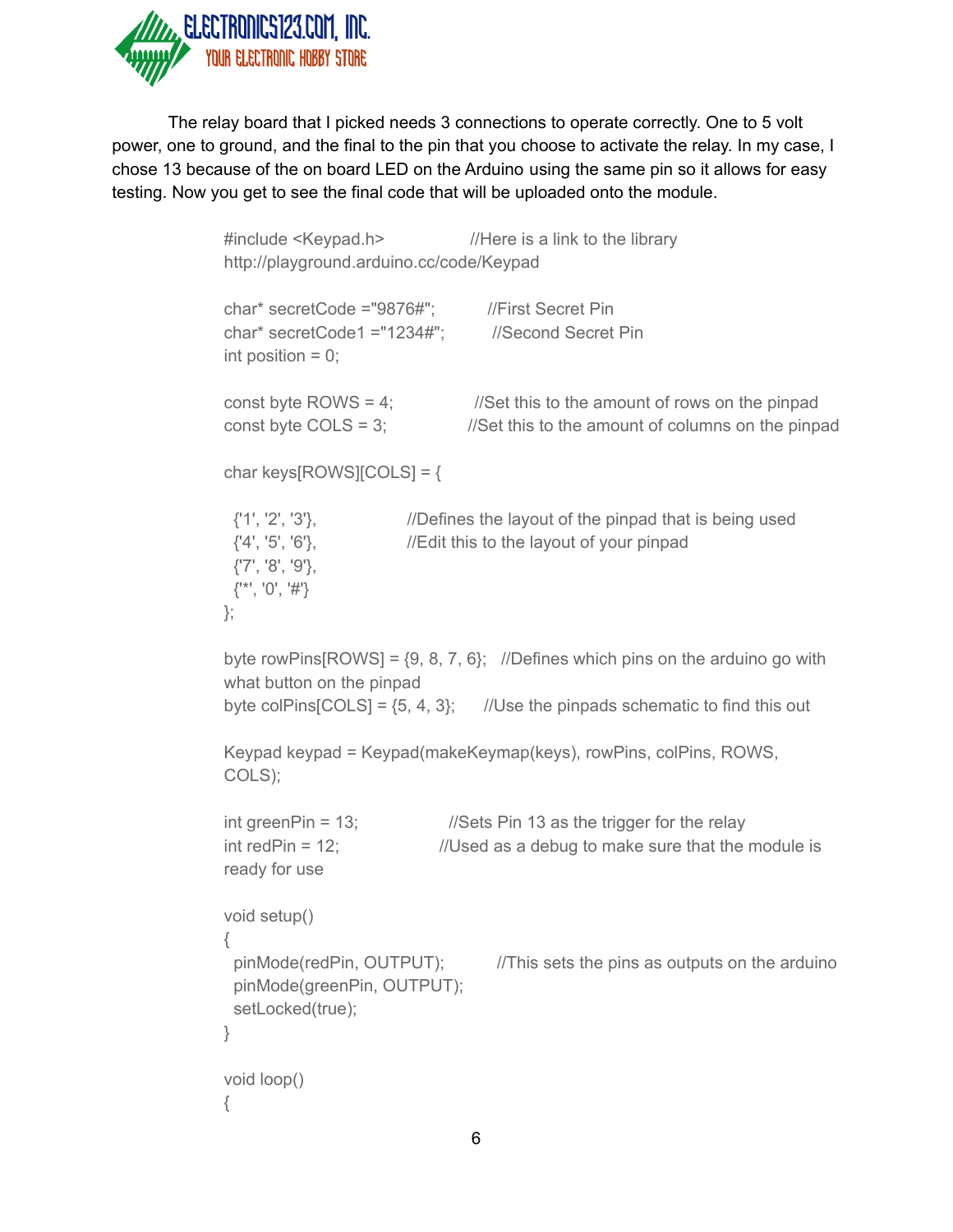

char key = keypad.getKey(); //This sets the board as locked until the secret code is typed in

if (key == '\*'|| key == '5'|| key == '8'|| key =='9'|| key =='0' ) { //This allows you to use a character to restart the code and is needed to be pressed before the secret code is typed in. This also prevents random guesses of the password.

```
position = 0;
setLocked(true);
```

```
}
```
if (key == secretCode[position]) { //This allows the secret code to be used to unlock the board

```
position++;
```

```
}
```
if (key == secretCode1[position]){ //This allows the secret code to be used to unlock the board

```
position++;
}
if (position == 6) {
 setLocked(false);
}
```

```
delay(50);
```

```
}
```

```
void setLocked(int locked)
```

```
{
 if (locked) {
```

```
digitalWrite(redPin, HIGH);
digitalWrite(greenPin, LOW);
```
## } else {

```
digitalWrite(redPin, LOW);
 digitalWrite(greenPin, HIGH);
 delay(1000);
 digitalWrite(redPin, HIGH);
 digitalWrite(greenPin, LOW);
}
```
}